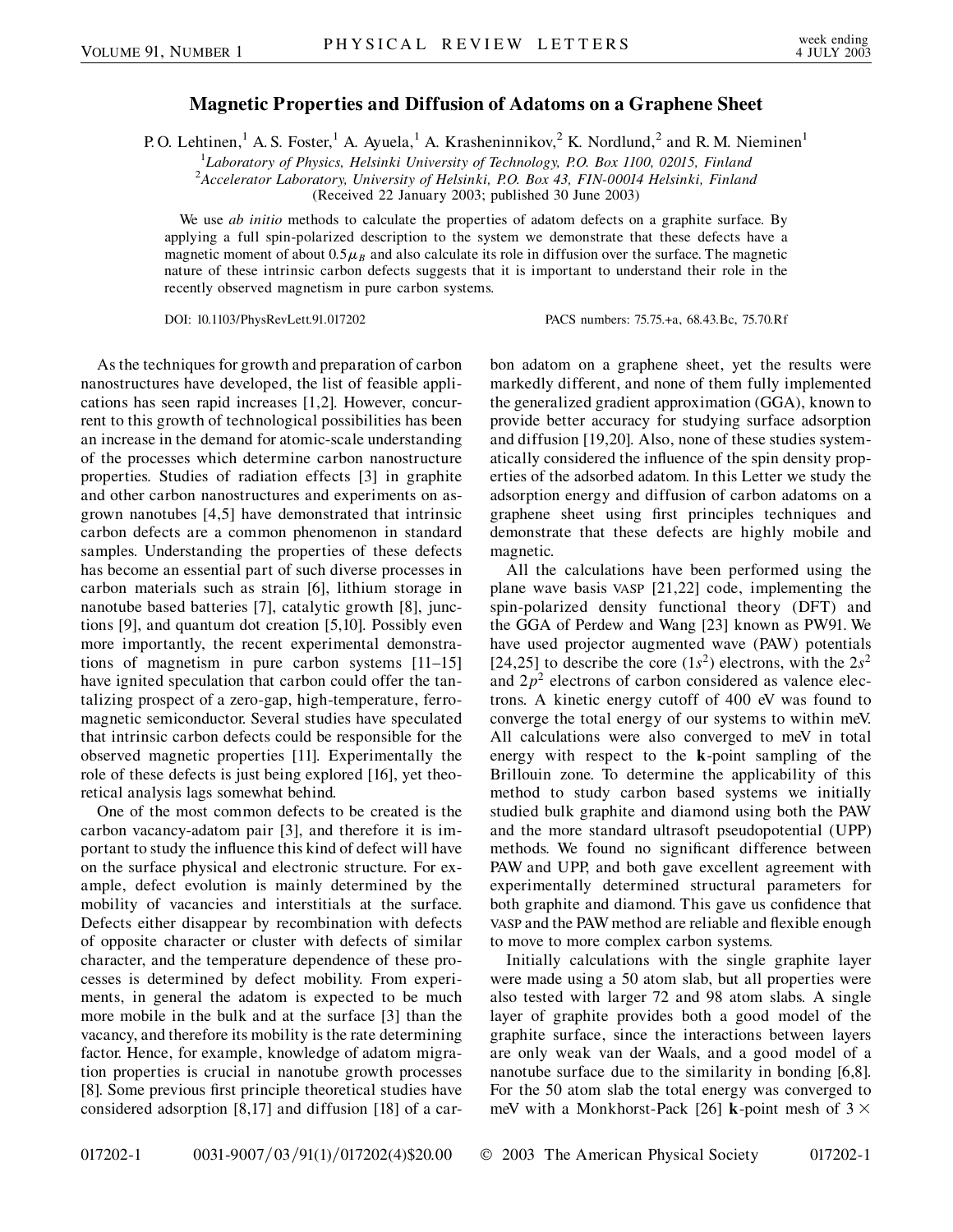$3 \times 1$  ( $\Gamma$  included), and a distance between slab images of 18.3 Å. The adatom was initially positioned over an asymmetric position on the surface, and the whole system was allowed to relax fully. The diffusion paths were calculated in a static approximation using the nudged elastic band method [27,28].

The equilibrium position (Fig. 1) of the adatom was found to be in a bridgelike structure, between two surface carbon atoms. This geometry is similar to previous local density approximation (LDA) calculations [8,17,18] on a similar surface. The perpendicular distance of the adatom to the graphite surface is 1.87 Å. The adsorption energy of the defect was found by moving the adatom far from the surface until total energy convergence, and once again fully relaxing the surface to find the difference in energy. Note that the ground state for the isolated carbon atom is a triplet state, and we use this as a reference for our adsorption energies (to compare with adsorption energies referenced to the singlet state, 1.26 eV should be added to the values). The adsorption energy was found to be 1.40 eV (1.37 eV for the 72 atom slab). This is similar to the 1.2 eV [18] and 1.78 eV [8] found in finite cluster LDA studies, but smaller, even when comparing with the singlet reference adsorption energy of 2.66 eV, than the 3.30 eV found in previous periodic LDA works [17]. We also considered adsorption of an adatom directly on top of a surface carbon and found this to be over 1.0 eV higher in energy than the bridge structure.

In contrast to previous studies, we used fully spinpolarized DFT in our calculations and found that the ground state for the adsorbed adatom has a magnetic moment of  $0.45\mu$ <sub>B</sub>. Earlier finite cluster LDA calculations [18] also found a magnetic ground state for an adatom adsorbed on graphite, but they considered only a triplet solution, rather than the full unrestricted spin solution. If we restrict our system to zero spin ground state only  $(S = 0)$ , then the total energy is 35.5 meV higher than the magnetic configuration. Figure 2(a) shows clearly that the spin-polarized density occupies *p* orbitals of the adatom. The magnetic properties of the C adatom on graphene can be explained via a simple counting argument. Both the two bonded atoms on the surface, as well as the adatom, present a different hybridization: the surface atoms attached to the adatom have a  $s p^2$ - $s p^3$  hybridization while



FIG. 1. The adatom equilibrium bridgelike position (0) and the diffusion path  $(0-9)$  from the (a) top and the (b) side. The arrows mark the magnetic transition point where the magnetic moment vanishes.

the adatom stays  $s p^2$  like, as seen in the model of Fig. 2(b). Concerning the adatom, the counting of the four carbon electrons is as follows: two electrons participate in the covalent bond with the graphene carbons. From the two remaining electrons, one goes to the dangling  $sp^2$  bond, and another is shared between the  $sp^2$  bond and the  $p_z$ orbital. This  $p_z$  orbital is orthogonal to the surface  $\pi$ orbitals due to symmetry and cannot form any bands, remaining localized and therefore spin polarized. The dangling  $sp^2$  bond will also probably be very slightly spin polarized, but this effect is negligibly small and cannot be seen in Fig. 2(a). Recent results on other surfaces [29–31] demonstrated that this behavior is typical for low-dimensional systems. The half electron of the  $p<sub>z</sub>$ orbital provides the magnetization of around  $0.5\mu$ <sub>B</sub>. In addition the  $s p^2$ - $s p^3$  hybridization of the graphene carbon linked to the adatom decides the adsorption energetics of the adatom. Hence this counting discussion would be also relevant for the energetics in nanotubes, where the  $sp^2$ - $sp^3$  hybridization, although influenced by tube curvature, would again determine the adsorption energies [32].

We want to point out that the magnetic state is not dependent on the size of the cell, since it is consistently the ground state for the 50, 72, and 98 atom slabs. We can also consider how the difference between paramagnetic



FIG. 2 (color). (a) The spin density in  $e/\text{\AA}^3$  of a plane normal to the surface through the center of the adatom when the adatom is at the equilibrium position. The adatom is at (0,0). (b) A schematic diagram of the bond orbitals at the equilibrium position in a plane through the adatom and the two surface carbons. Note that this schematic is a projection, and that the blue *p* orbital is orthogonal to the adatom-surface bonds.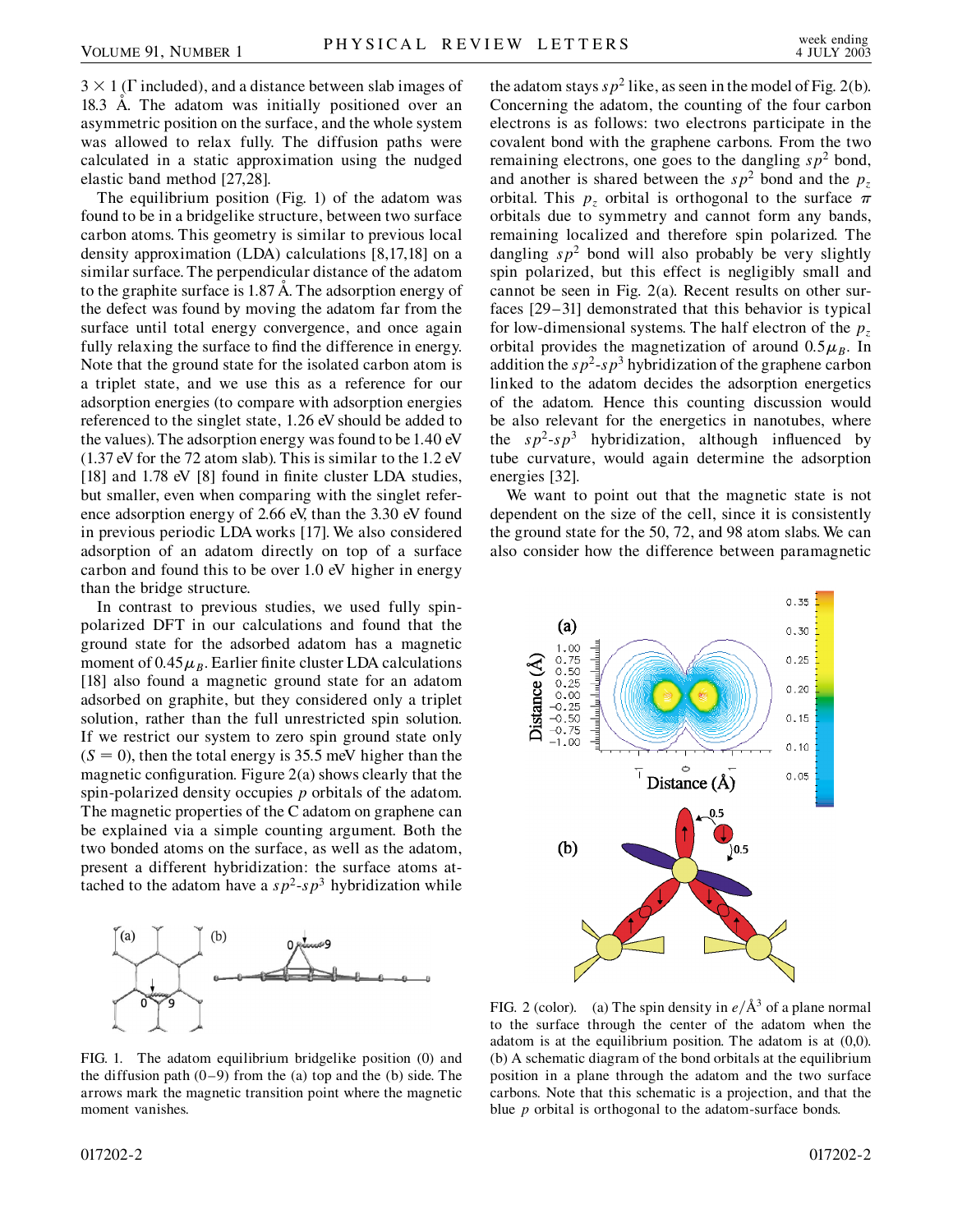$(S = 0)$  and ferromagnetic energies varies as a function of the cell size. When increasing the cell size, the difference oscillates, with a variation larger than the coupling in metallic multilayers [33], typically of the order of few meV. This oscillatory behavior points to a RKKY interaction [33] between the adatoms via the graphene surface. In the range of sizes where we are working (50– 98 atoms), the zero coupling limit has not been reached yet, which indicates that the defects with a surface concentration of around 1% are still coupled. Although further calculations are needed in order to refine this issue, the ferromagnetic-paramagnetic energy difference can be ascribed to a Curie temperature of 100–200 K.

The adatom diffusion path is an almost straight line between equivalent sites bridging two surface carbon atoms. Figure 1 shows that the minimum energy path is slightly shifted into the interstitial space in the surface and also slightly nearer the surface than the equilibrium site. The spin-polarized diffusion barrier (see Fig. 3) is 0.47 eV. This result contrasts with Heggie *et al.* [18] who, using LDA and a finite cluster, predicted a diffusion path via an on-top site, with a barrier of only 0.1 eV. Note that the migration energy in bulk graphite may also contain contributions from other diffusion processes due to the presence of a ''surface'' on either side of the adatom. However, diffusion through the graphene layer, even via an interstitialcy mechanism, is predicted to have a barrier of over 4 times the value we predict for in-plane diffusion [3], hence migration along the graphene plane will dominate. During the diffusion the magnetic moment vanishes and this point is marked with an arrow in Fig. 1, and it occurs at position 3 in Fig. 3. The spin density at this point is 5 orders of magnitude smaller than for the equilibrium position— effectively zero. To check that the transition from magnetic to nonmagnetic configuration was not an artifact, we reran positions 3 and 4 directly with a large



FIG. 3. Calculated energy barrier for diffusion of the adatom in the spin-polarized and the spin restricted case  $(S = 0)$ . The data points are fitted with a cubic spline.

initial magnetic ''kick.'' In both cases the nonmagnetic configuration remained the ground state.

When considering the transition state of the diffusion, the simple counting argument discussed previously must be modified. Electron counting would predict a magnetic moment of  $1\mu$ <sub>B</sub>, while the calculations show no spin polarization. At the transition point the adatom has only one direct bond to the surface and the hybridization changes to *sp* like. This means there is now two free *p* orbitals into which the extra electron goes and they are also free to align with the surface  $\pi$  orbitals forming bands. The result is a much more delocalized density and the magnetism is destroyed. The ground state during diffusion is once again magnetic at position 7, as the adatom moves to an equivalent bridgelike adsorption site at position 9. The spin restricted diffusion barrier was only 0.43 eV, although the diffusion path remains very similar. In both cases we see that the predicted diffusion barriers are small, and, as expected from experiments [3], adatoms are highly mobile on the surface.

The physical consequences of the magnetic nature of this defect for the adsorption and diffusion processes are not huge — changes of only tenths of an eV between magnetic and nonmagnetic cases. However, the fact that this common intrinsic carbon defect is magnetic suggests that it is highly probable that it plays a role in the magnetism observed experimentally in several pure carbon systems [11,13,14]. In these experiments great care was taken to eliminate magnetic impurities from the system, yet residual magnetism was observed. Speculation was made that intrinsic carbon defects could be responsible, and here we have shown that a specific intrinsic carbon defect is magnetic.

The nature of these defects means that they are readily accessible to detection by magnetic experimental techniques such as electron spin resonance (ESR). The lines of the ESR spectra will originate from the nuclear spin in carbon, and further structure will appear as extra lines, probably around the first and above the last lines in the spectra. These  $^{13}$ C ESR satellite spectra may contain information about the adatom interaction with the graphene. In an effort to make some predictions with regard to possible signals generated by these defects we have applied the Karplus-Fraenkel relation [34,35]. We first integrated the spin density in spheres of increasing radii around the relevant atoms. In the adatom the magnetization increases until it saturates to the cell value. Around the nearest carbons to the adatom, the magnetization shows a negative minimum around  $0.7 \text{ Å}$ , close to half the distance to the adatom, followed by a sharp increase due to contributions from the adatom. This minimum corresponds to a negative spin polarization with respect to the adatom, i.e., they are antiferromagnetically coupled, although the polarization values are very small. This follows the trends found in magnetic semiconductors [36]. From these values we can then estimate a rough